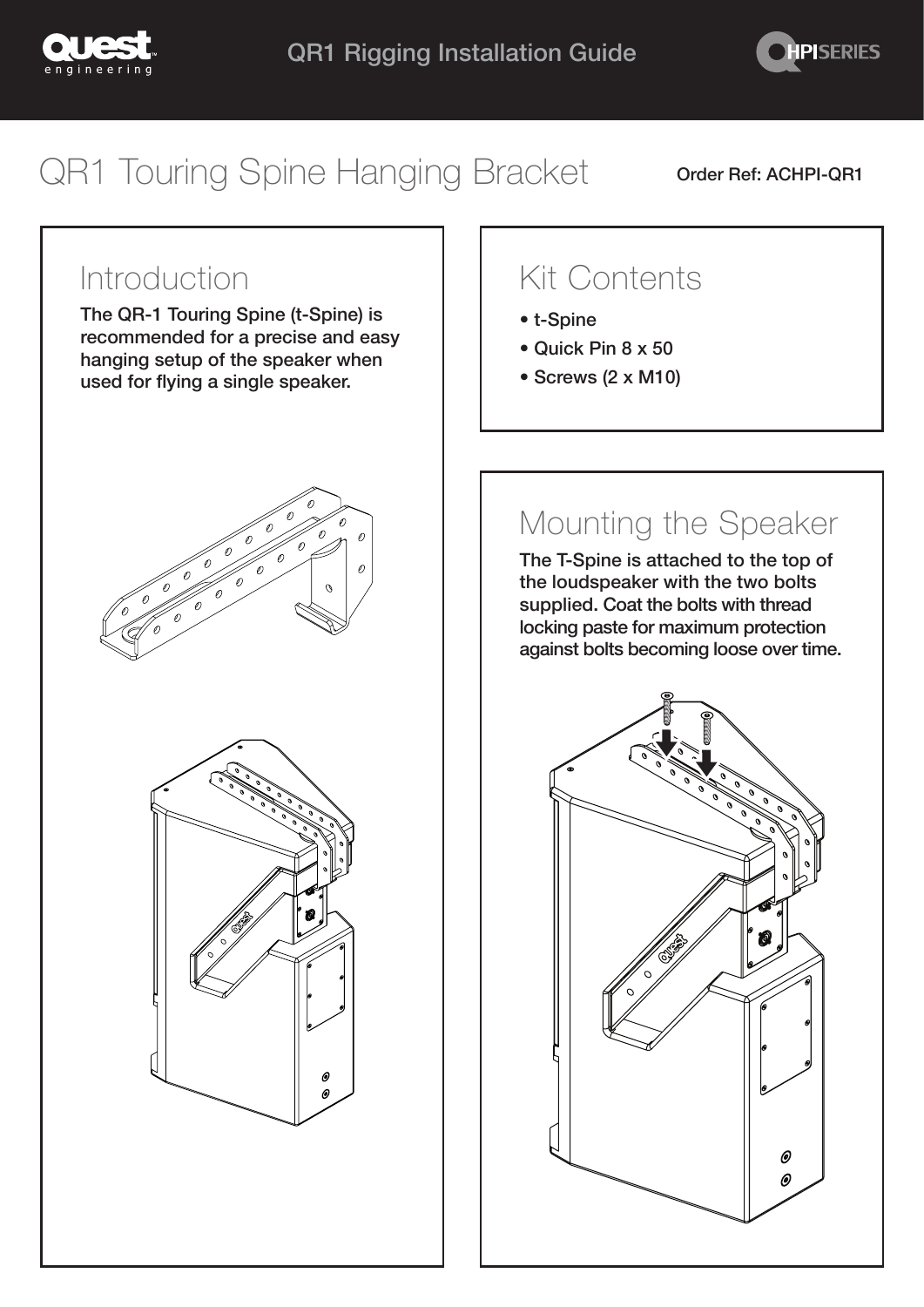



#### Tilt Angle

The tilt angle of the vertical hang is controlled by the shackle location on the top box Touring Spine. Insert the ball lock pin into shackle for desired tilt angle.







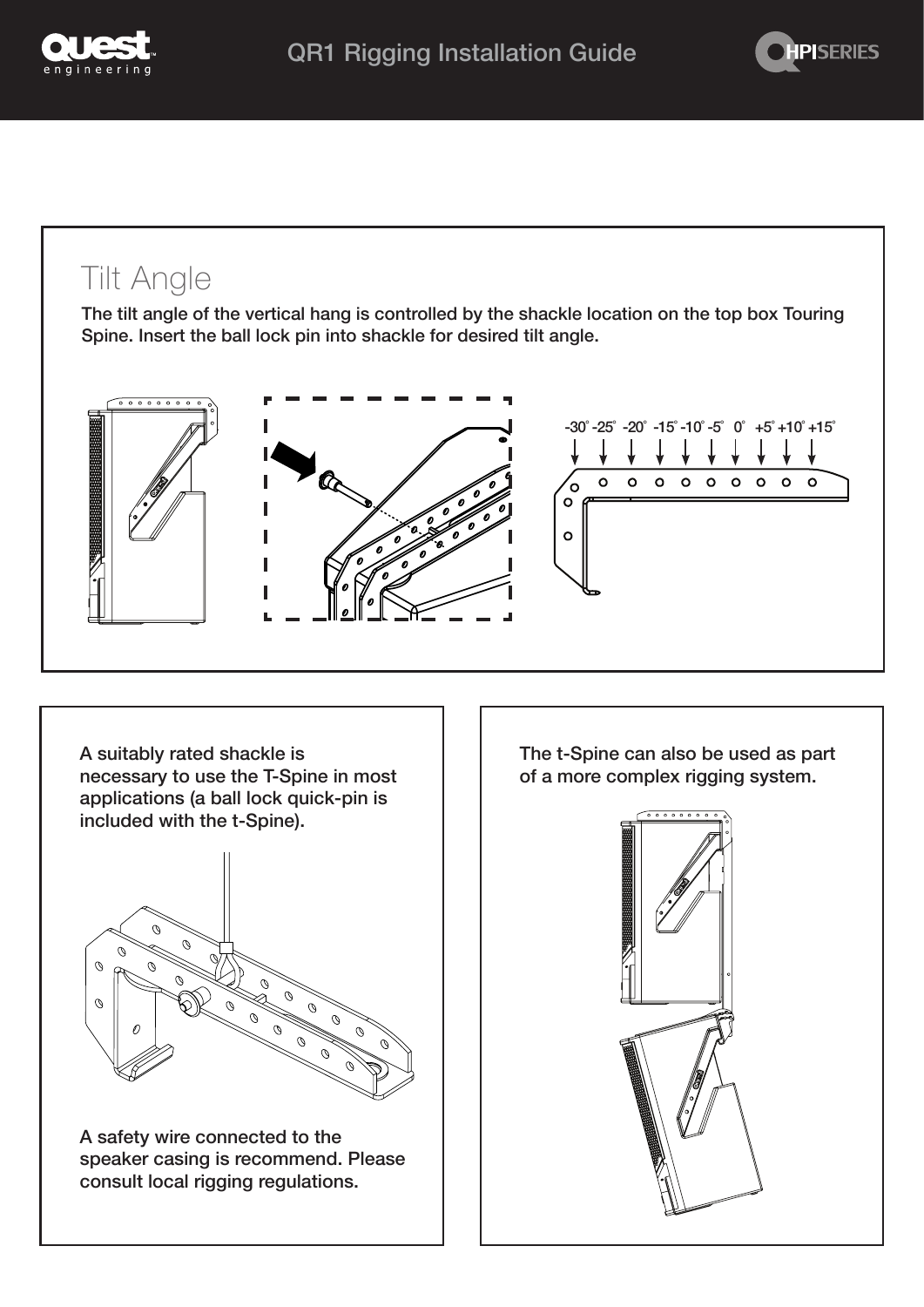



### Safety Precautions



Avoid installing the mounting hardware on unstable structures, such as on unreinforced walls or ceiling beams that are not designed to carry extra weight.

Refer all installation work to the dealer from whom the speaker was purchased. Installation for flying speaker systems requires extensive technical knowledge and experience. The speaker or rigging hardware may detach if not correctly installed, resulting in serious injury to people below.

Check that all elevated work platforms or other height access devices (ladders etc.) will safely carry the weight of the products to be elevated and the weight of the installation personnel before starting the installation.

Be sure to follow the flying instructions exactly as described. Do not take shortcuts during the installation and flying process. Identify any possible risks or hazards before beginning the setup\ installation. Time and care should be taken so as not to expose yourself or other workers to danger with unsafe practices.

 $\mathbf X$  Check to confirm that suspension wires are strong enough, correctly terminated and sufficient to carry the total load with at least a 4:1 safety rating.

 $\mathbf \Xi$  The connectors of the suspension wires and belts must be securely linked with those of the speaker or rigging hardware.

Be sure to use screws supplied with the optional flying hardware when installing any mounting hardware or the speaker itself.

 $\mathbf \Xi$  Install the unit only in a location that can structurally support the weight of the unit and the mounting bracket.

M Do not use other methods than those specified to mount the speaker boxes.

 $\mathbf N$  Use nuts and bolts that are appropriate for the ceilings or wall's structure and composition.

Use only the specified mounting brackets. No warranty is provided due to damage resulting from a failure of after-market accessories.



After installation periodically have the rigging and installation fittings checked by a competent technician or rigging specialist. Failure to do so may result in a loudspeaker or rigging element falling and causing injury.